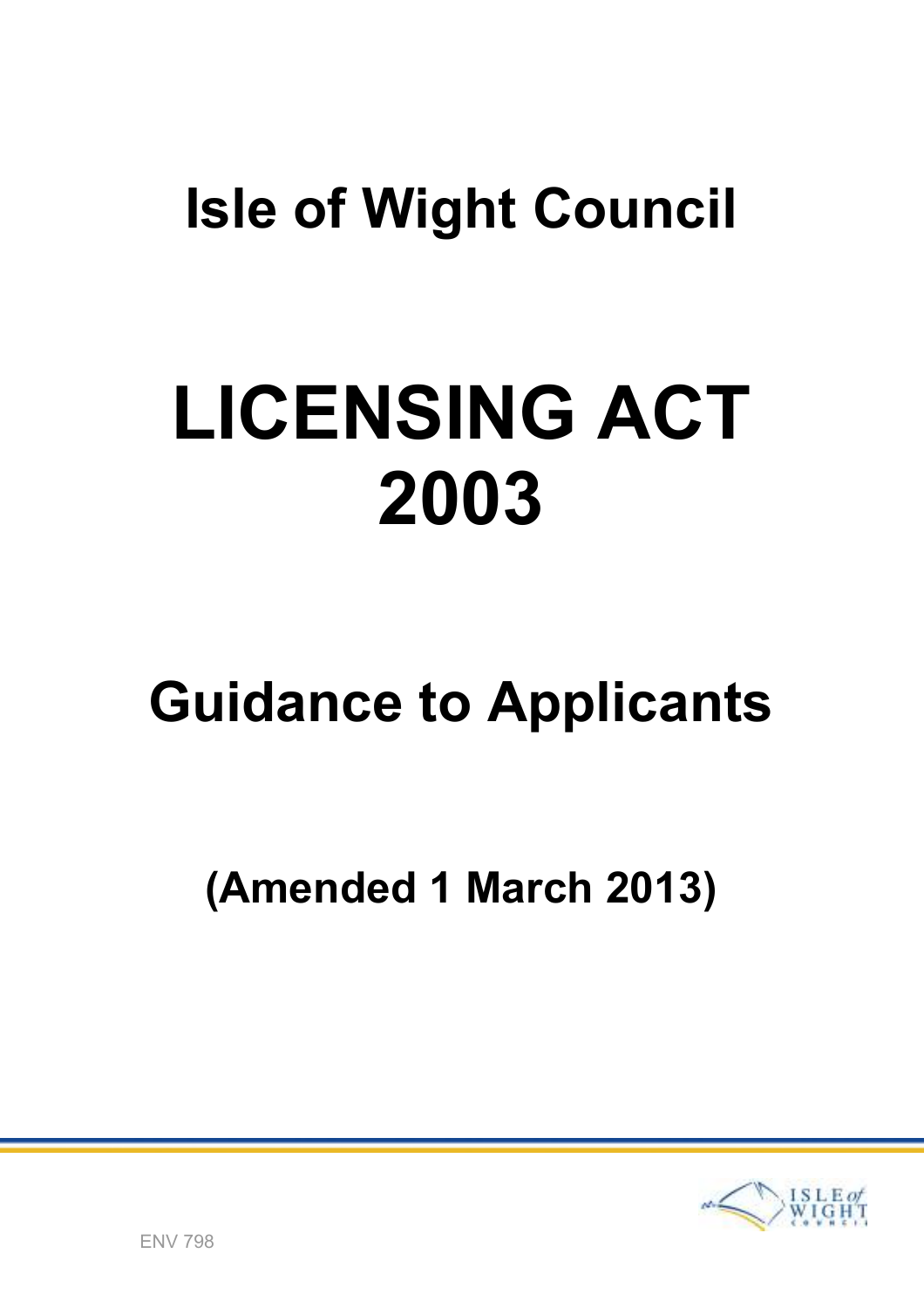## **Contents**

|                                      | 3  |
|--------------------------------------|----|
|                                      | 4  |
|                                      | 5  |
| Premises Licences                    | 5  |
| Full Variations                      | 10 |
| Minor Variations                     | 10 |
| Transfer of Licence/Variation of DPS | 11 |
| 4. Club Premises Certificates        | 12 |
|                                      |    |
|                                      | 16 |
|                                      |    |
|                                      |    |
| 9. Determining Applications          | 18 |
| Appendix 1: Contact Details          |    |

Appendix 2: Notice of application template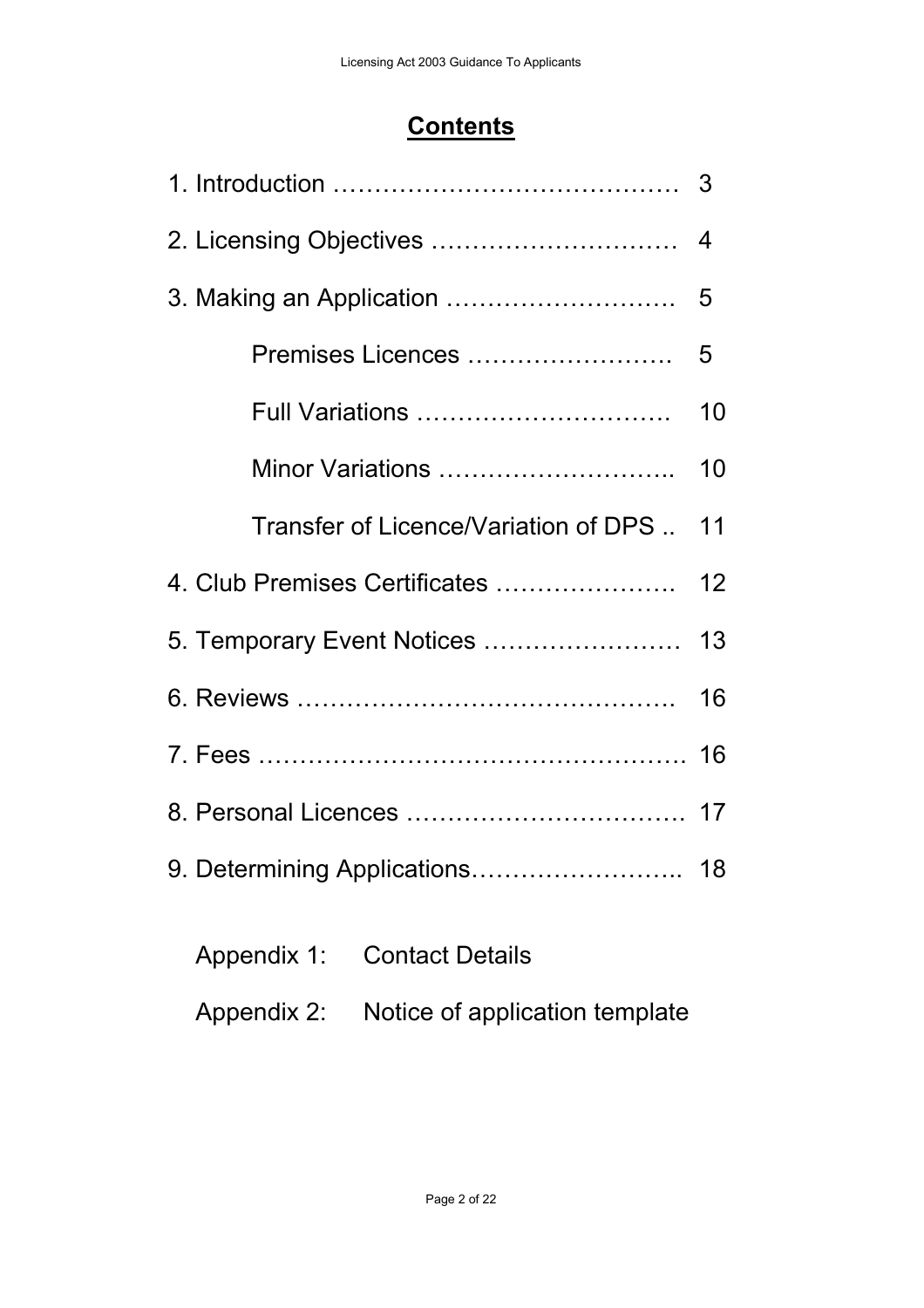## 1. Introduction

The Licensing Act 2003 came into effect on 24 November 2005.

The Act establishes a single integrated scheme for licensing premises, which are used for:

- o Sale by retail of alcohol
- $\circ$  Supply of alcohol by on or behalf of a club to, or to the order of, or a member of the club
- o The provision of regulated entertainment
- o The provision of late night refreshment

If you intend to carry on some or all of these licensable activities on the Isle of Wight you must apply to Isle of Wight Council for one of the following:

- o Premises licence
- o Club premises certificate
- o Temporary Event Notice

If you intend to supply alcohol on premises you must also hold a personal licence which authorises you to do so. However, you do not need to hold a personal licence if you intend to supply alcohol on club premises or at temporary events.

This document is aimed at providing guidance to applicants wishing to carry out any of the licensable activities above and covers the completion of the relevant application forms and the procedure which needs to be undertaken.

This document also provides advice from responsible authorities to the requirements they shall expect from licensees.

If you are planning an event for more than 5000 people additional measures must be taken under separate legislation (Isle of Wight County Council Act 1971). Please contact the Licensing Team for information on the Isle of Wight Act notification (see contact details appendix 1).

If you require any assistance completing the application forms please do not hesitate to contact the Licensing Team. However please note, we are unable to give any legal advice and would suggest you seek your own legal advice in this instance.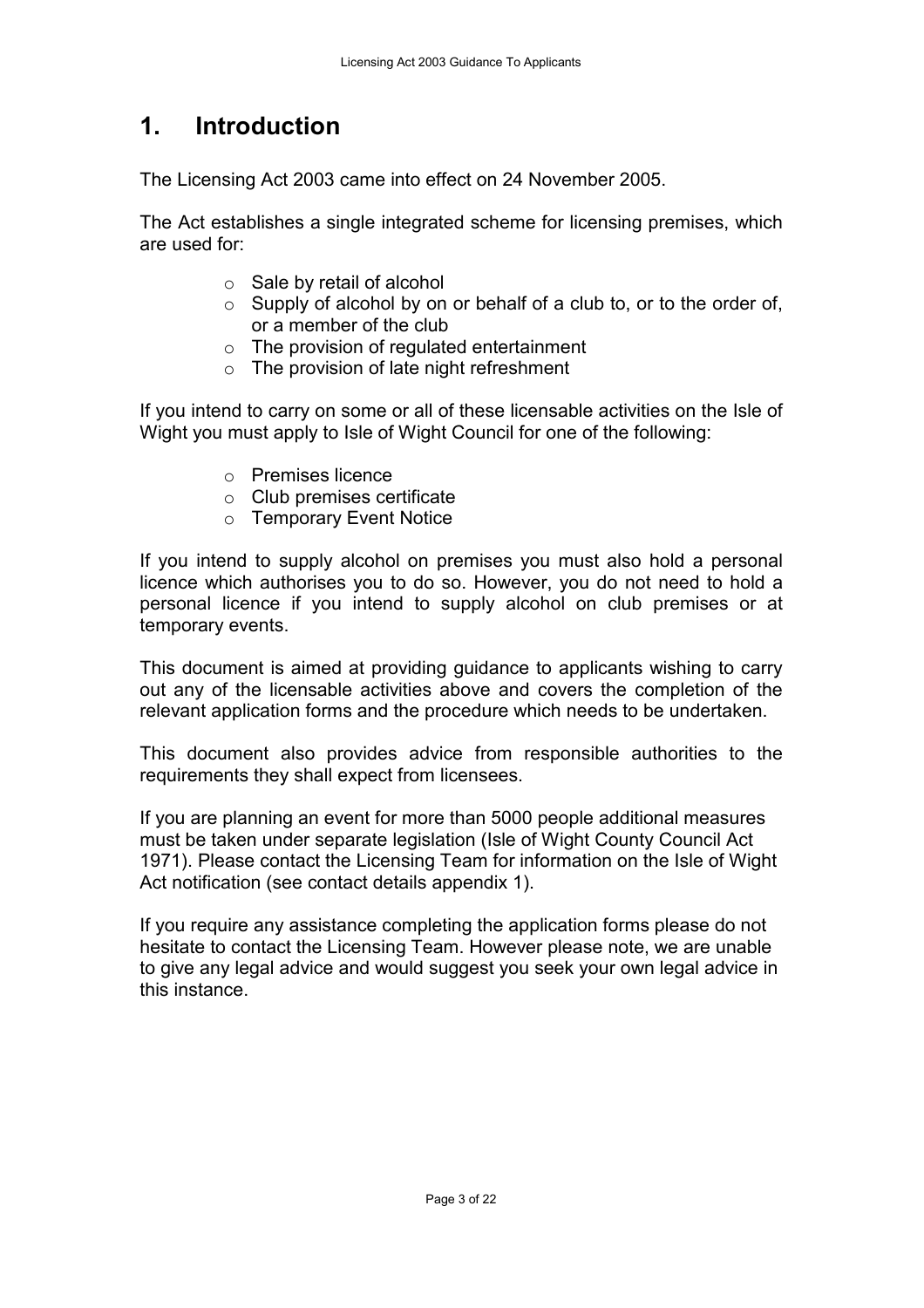## 2. Licensing Objectives

The Licensing Act 2003 provides a clear focus on the promotion of four licensing objectives which must be addressed when licensing functions are undertaken. These are:

- o The prevention of crime and disorder
- o Public safety
- o The protection of children from harm
- $\circ$  The prevention of public nuisance

Each objective is of equal importance and are paramount considerations at all times.

All applications for premises licences and club premises certificates should demonstrate steps that shall be taken to promote the licensing objectives. This is covered later in this document.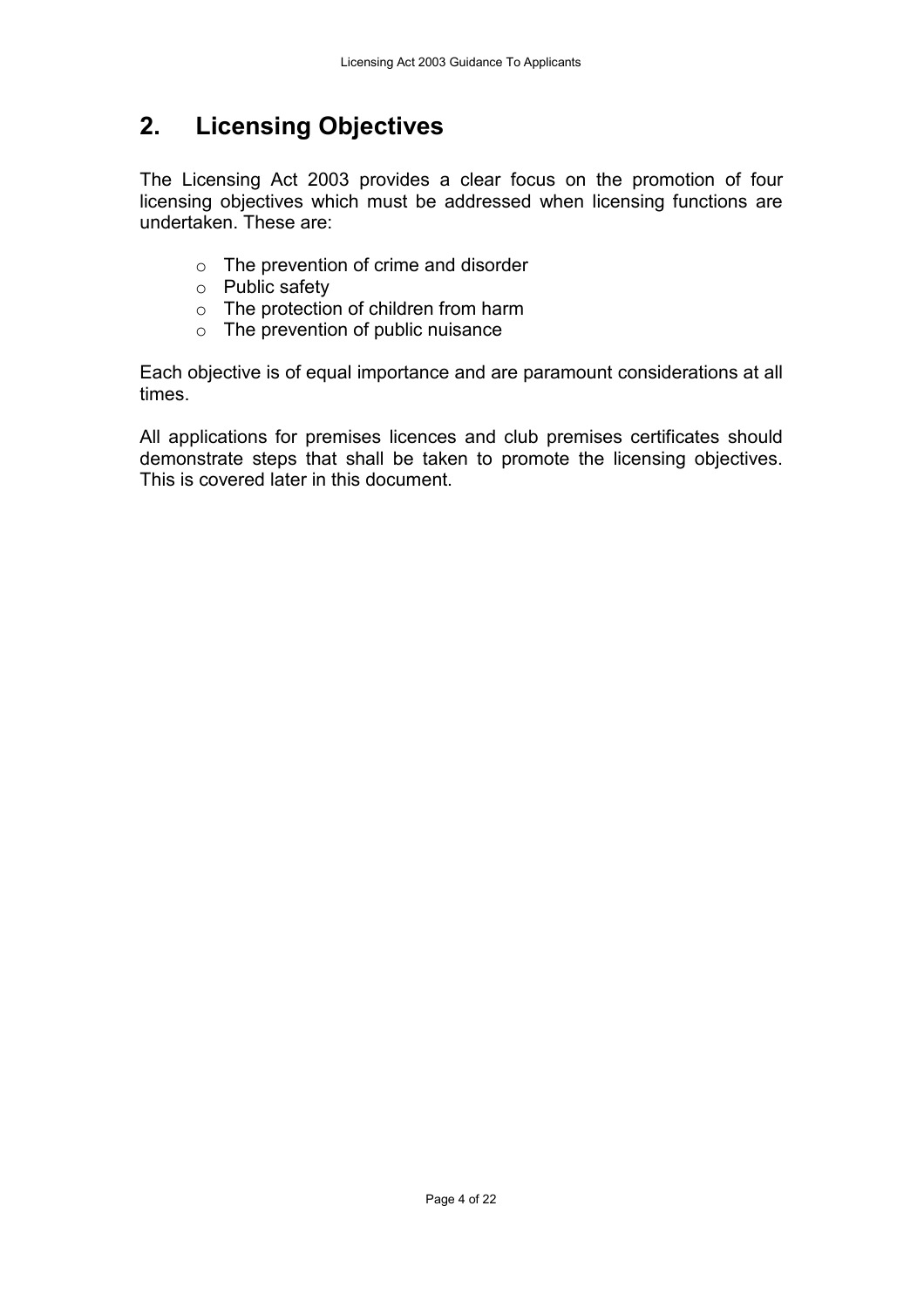## 3. Making an application

All applications must be made on the correct forms some of which can be downloaded from the council's website at:

http://www.iwight.com/licensing/

or from the website of the Home Office:

www.homeoffice.gov.uk/publications/alcohol-drugs/alcohol/alcohollicensing/premises/

The forms can either be submitted and paid for online or printed out and completed by hand.

If you do not have access to the internet you can obtain an application form either by calling:

Isle of Wight Council Licensing Team (01983) 823159

or in person:

Licensing Team, Jubilee Stores, The Quay, Newport, PO30 2EH

## Premises Licence

A premises licence is issued by the council and authorises the use of any premises for licensable activities. This applies to permanent premises, but can also include one-off events where more than 499 persons will be present at any one time.

Any person over the age of 18 years who is carrying on or who proposes to carry on a business which involves the use of premises for licensable activities may apply for a premises licence.

Once it is granted a premises licence is valid indefinitely unless it is surrendered, lapses, is revoked or if the licence holder wishes the licence to finish on a specific date.

The premises licence application requires the applicant to submit certain information to the council and responsible authorities. If the information is not submitted or the application form is completed incorrectly, it will be rejected.

Only certain groups of people can object to the grant of a premises licence. These are responsible authorities as listed in appendix 1 and people who could be affected by the grant of the licence.

The application form contains guidance notes at the end of the form which should be read and followed in conjunction with this guidance.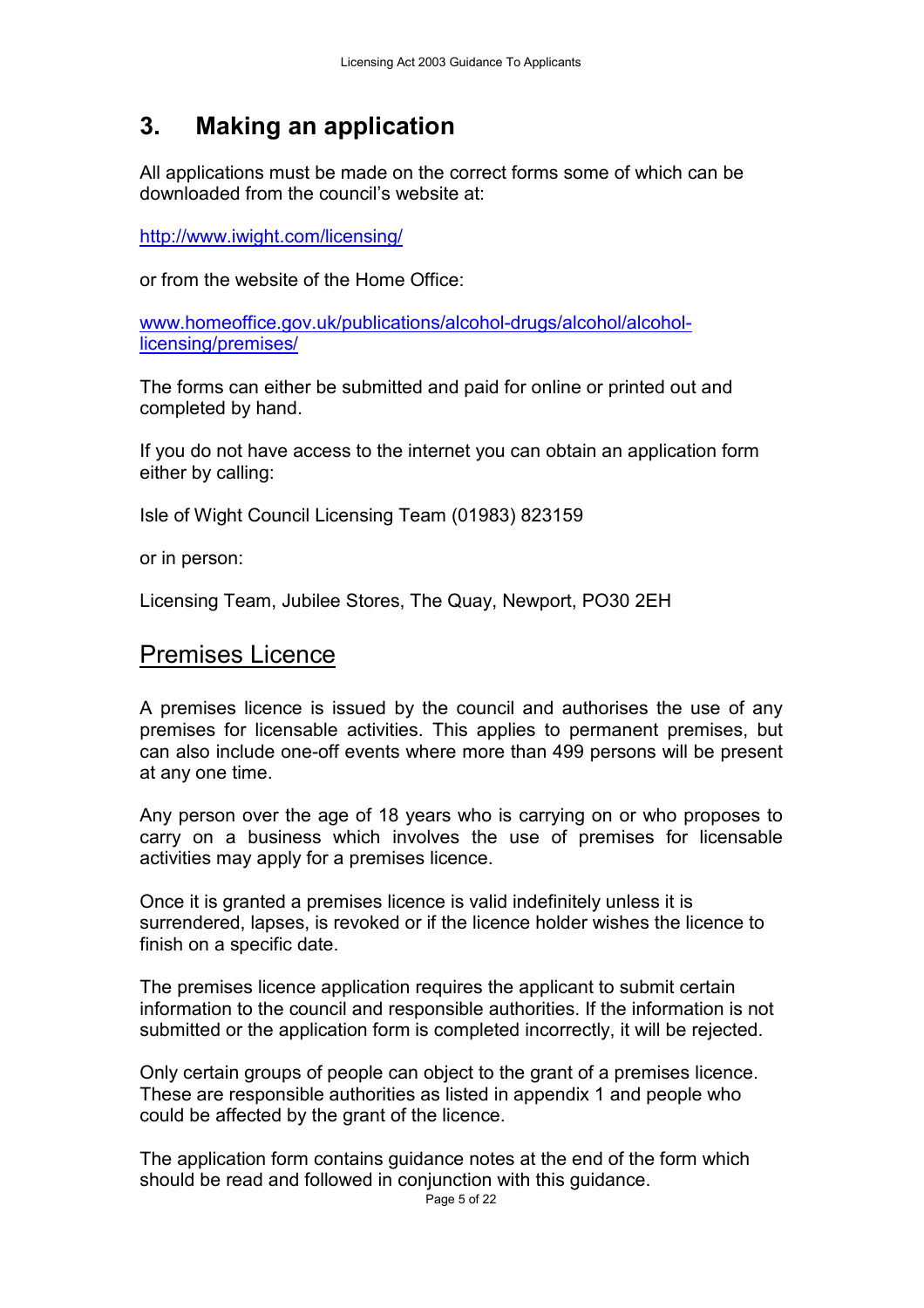The application form is divided into sections. The first section covers applicant and premises details. It is important that all details are completed correctly otherwise the application will be rejected.

The second section is divided into boxes which contain the following licensable activities:

Provision of regulated entertainment:

- o Plays
- o Films
- o Indoor sporting events
- o Boxing and wrestling
- $\circ$  Live Music (subject to exemptions under the Live Music Act 2012)\*
- o Recorded Music
- o Performances of Dance

#### \*Live Music Act 2012

The Live Music Act received Royal Assent on 8 March 2012 and came into force on 1 October 2012. It:

- removes the licensing requirement for unamplified live music taking place between 8am and 11pm in all venues, subject to the right of a licensing authority to impose conditions about live music following a review of a premises licence or club premises certificate relating to premises authorised to supply alcohol for consumption on the premises
- removes the licensing requirement for amplified live music taking place between 8am and 11pm before audiences of no more than 200 persons on premises authorised to supply alcohol for consumption on the premises, subject to the right of a licensing authority to impose conditions about live music following a review of a premises licence or club premises certificate
- removes the licensing requirement for amplified live music taking place between 8am and 11pm before audiences of no more than 200 persons in workplaces not otherwise licensed under the 2003 Act (or licensed only for the provision of late night refreshment)
- removes the licensing requirement for the provision of entertainment **facilities**
- widens the licensing exemption for live music integral to a performance of Morris dancing or dancing of a similar type, so that the exemption applies to live or recorded music instead of unamplified live music.

Provision of late night refreshment

o Sale of hot drinks and food between 23:00 and 05:00 hours.

Supply of alcohol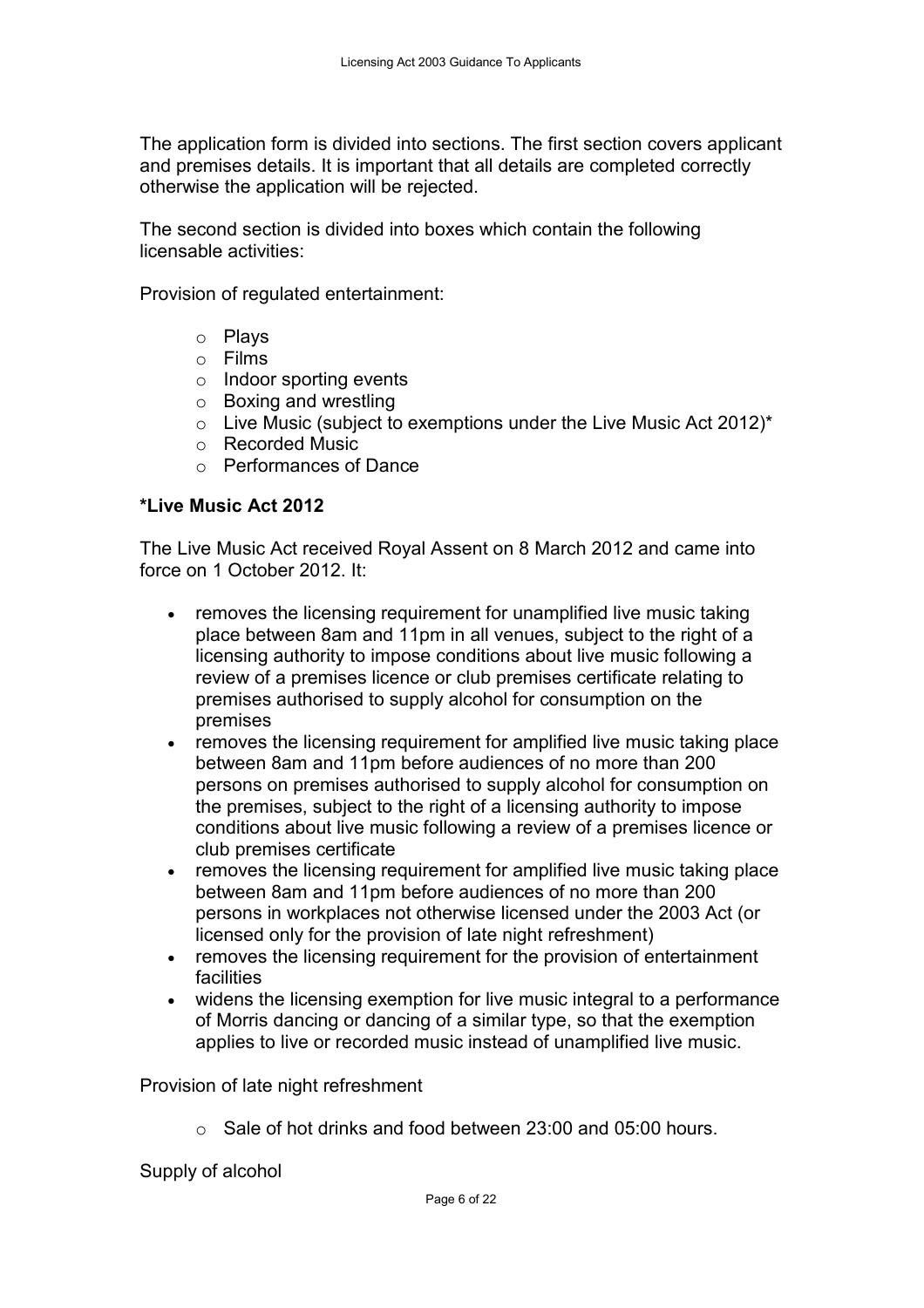For each of the above licensable activities, you must complete the days and times on which you intend to carry out the activities and whether the activities will occur indoors or outdoors or for the supply of alcohol, for consumption on or off the premises.

Non-standard timings allow flexibility for applicants to request alternate timings for events, and seasonal variations (such as New Year's Eve or Bank Holidays). If you intend to operate different hours on such occasions you should complete this section.

Applicants should be careful not to be too restrictive when deciding the hours in which they would like to operate as they could risk breaching the conditions of the licence. But if you are too generous with the length of hours this may give rise to objections and concerns from local residents or responsible authorities.

## Plans

A premises licence application must include a plan of the premises to 1/100 scale (unless an alternative scale has been agreed with the Licensing Authority). Please contact us if you would like to submit an alternative scale plan.

The plan must show:

- $\circ$  The extent of the boundary for the building, all relevant internal and external walls of the building or perimeter of the premises.
- o Location of points of access to and egress from the premises.
- o If different, emergency escape routes.
- o Fixed structures must be clearly denoted i.e. raised stage area, stairs, steps including furniture which is fixed which may impact the ability of individuals to access exits or escape routes.
- o The location and type of fire safety and other safety equipment.
- o Location of 'other' rooms such as kitchen and public conveniences.

There is no requirement for plans to be professionally drawn, provided they are to scale and show all the required information.

## The Operating Schedule

Before completing the operating schedule for a premises licence the applicant should have regard to the Isle of Wight Council's Statement of Licensing Policy which can be viewed at .

www.iwight.com/living\_here/environment/environmental\_health/images/LICE NSINGPOLICY2011-2014.pdf

The operating schedule should be precise and clear about the measures that are proposed to be taken to promote each of the licensing objectives. The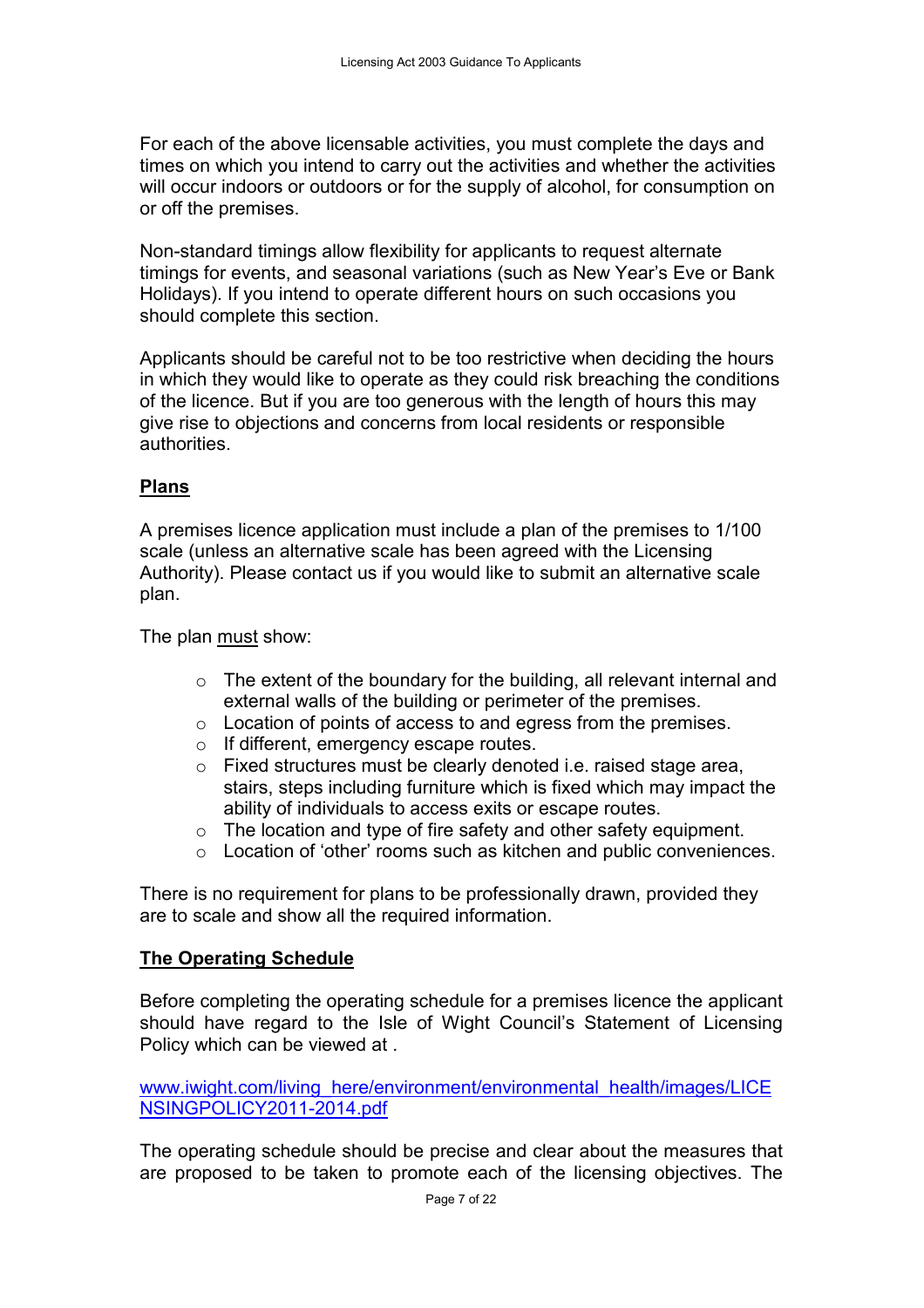measures that the applicant proposes will form part of the decision making process of responsible authorities and local interested parties on whether to contest your application.

#### The Prevention of Crime and Disorder:

We suggest that you consider the following measures:

- o Active membership of the local 'pub watch' scheme.
- o Use of licensed SIA door staff (you should identify certain times when they may be required ie: high risk activities).
- o Using plastic or polycarbonate drinking containers at all or at certain times or in certain parts of premises (i.e.: beer gardens.)
- o An effective CCTV system covering all entrances/exits high risk areas such as dance floors and other open drinking areas. (Please contact Police Licensing Unit for further details on CCTV requirements).
- o Whether open containers should be allowed to be taken from the premises?
- o Maximum number of customers that you can effectively deal with on your premises in the event of an outbreak of disorder.
- o Training of staff in alcohol awareness and their responsibilities under the Licensing Act 2003 (useful in defence of due diligence).

#### Public Safety:

We suggest that you consider the following measures:

- o Display warning notices (against spiked drinks, availability of soft drinks for drivers).
- o Availability of first aid kit and training of staff in first aid.
- o Adequately lit escape routes.
- o Risk assessment for your business to identify and minimise Health and Safety risks.
- o Consideration should be given to the following Health and Safety legislation: Health and Safety at Work Act 1974, The Food Safety (General Food Hygiene) Regulations 1995 and the Food Safety Act 1990.

Further advice regarding public safety is available from:

Environmental Health Department, Jubilee Stores, The Quay, Newport, Isle of Wight, PO30 2EH. (01983) 823000.

#### The Protection of Children from Harm:

We suggest that you consider the following measures:

- o Are your premises suitable for children at all or at certain times?
- o Are unaccompanied children to be permitted?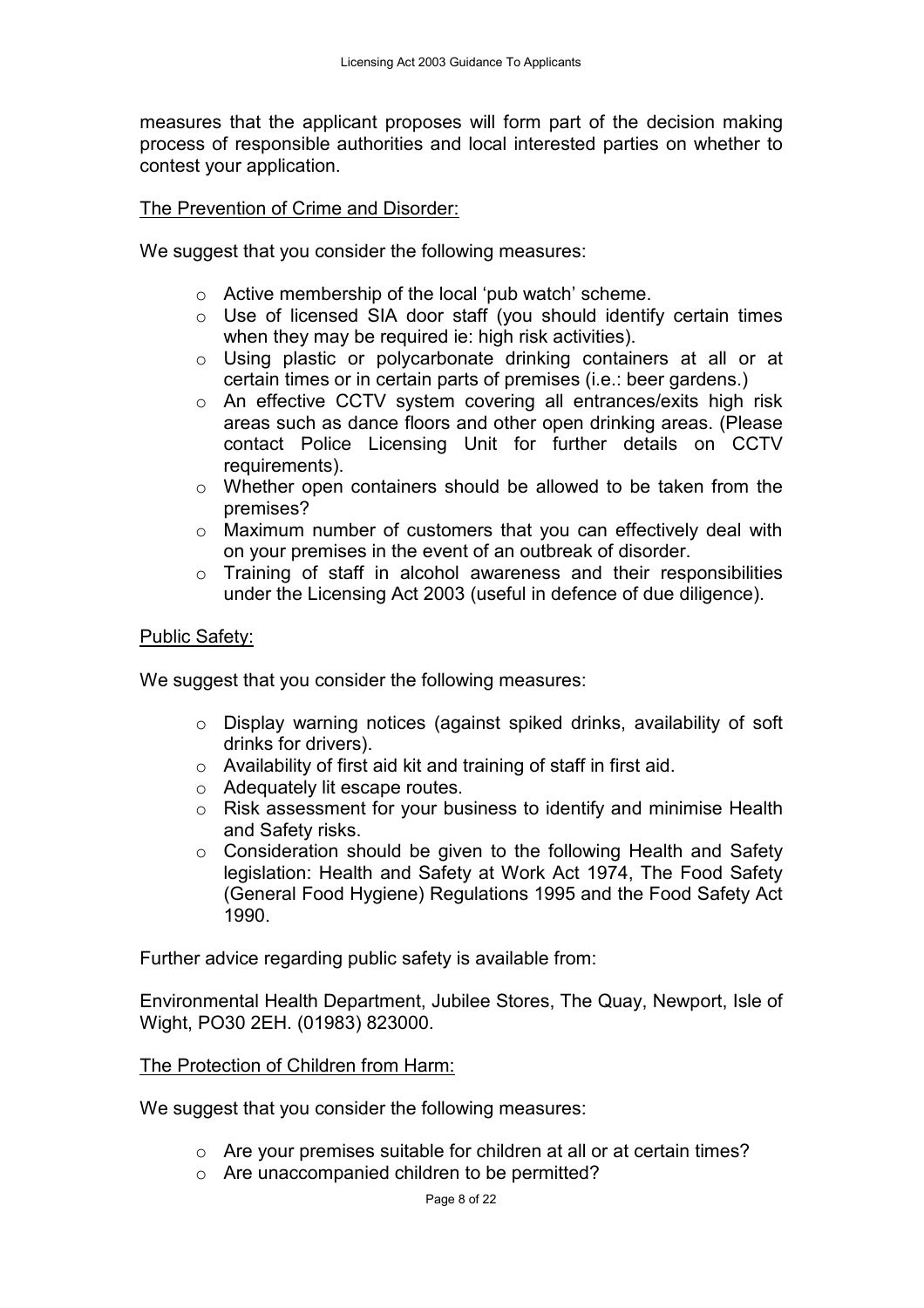- o Adoption of the 'Challenge 21' scheme whereby all customers appearing under 21 years of age are challenged for proof of age when purchasing age restricted products.
- o Display of appropriate posters and 'Point of Sale' material to dissuade underage purchasers and remind staff to 'Think 21'.
- o Keep a log of 'refused sales' (useful in defence of due diligence).

#### Test purchasing

The law gives local authorities and the police the power to make test purchases, using volunteers who are underage. A code of practice is followed and volunteers will not be close to the legal age and will answer all questions truthfully. This means if you are checked and, if you sell to a volunteer, you may commit a criminal offence.

#### The Prevention of Public Nuisance:

We suggest that you consider the following measures:

- $\circ$  If you are applying for regulated entertainment or any activity which may cause a noise break out from the premises, the applicant must take steps to prevent nuisance to local residents. An acousticians report to assess the possible noise break out and the use of mechanical limiting devices is advised.
- o Noise from patrons leaving the premises and while outside smoking must be considered and identify how this will be managed.
- o No outside drinking after certain times to prevent noise disturbance may be considered.
- o Ensuring customers leave you premises quietly so not to disturb your neighbours. Signage to enforce the above.

You may need specialist help, for example to design a sound proofing scheme or to specify new or replacement equipment and plant. The council does not provide this service and recommends that you employ a consultant who is an expert in noise control. A list of local consultants can be obtained from your council. Environmental Health Officers will be pleased to cooperate with the consultant and to comment on the recommendations received.

The local authorities in Hampshire and Isle of Wight have agreed guidelines for noise reduction and a copy is available on request from Environmental Health Department, Jubilee Stores, The Quay, Newport, Isle of Wight, PO30 2EH. (01983) 823000

#### Designated Premises Supervisor

If your premises licence application includes the sale of alcohol you must have a person who has day to day charge of the activities on the premises. This person is called the Designated Premises Supervisor (DPS) who must hold a personal licence in order to supply or authorise the sale of alcohol (See section 6 below).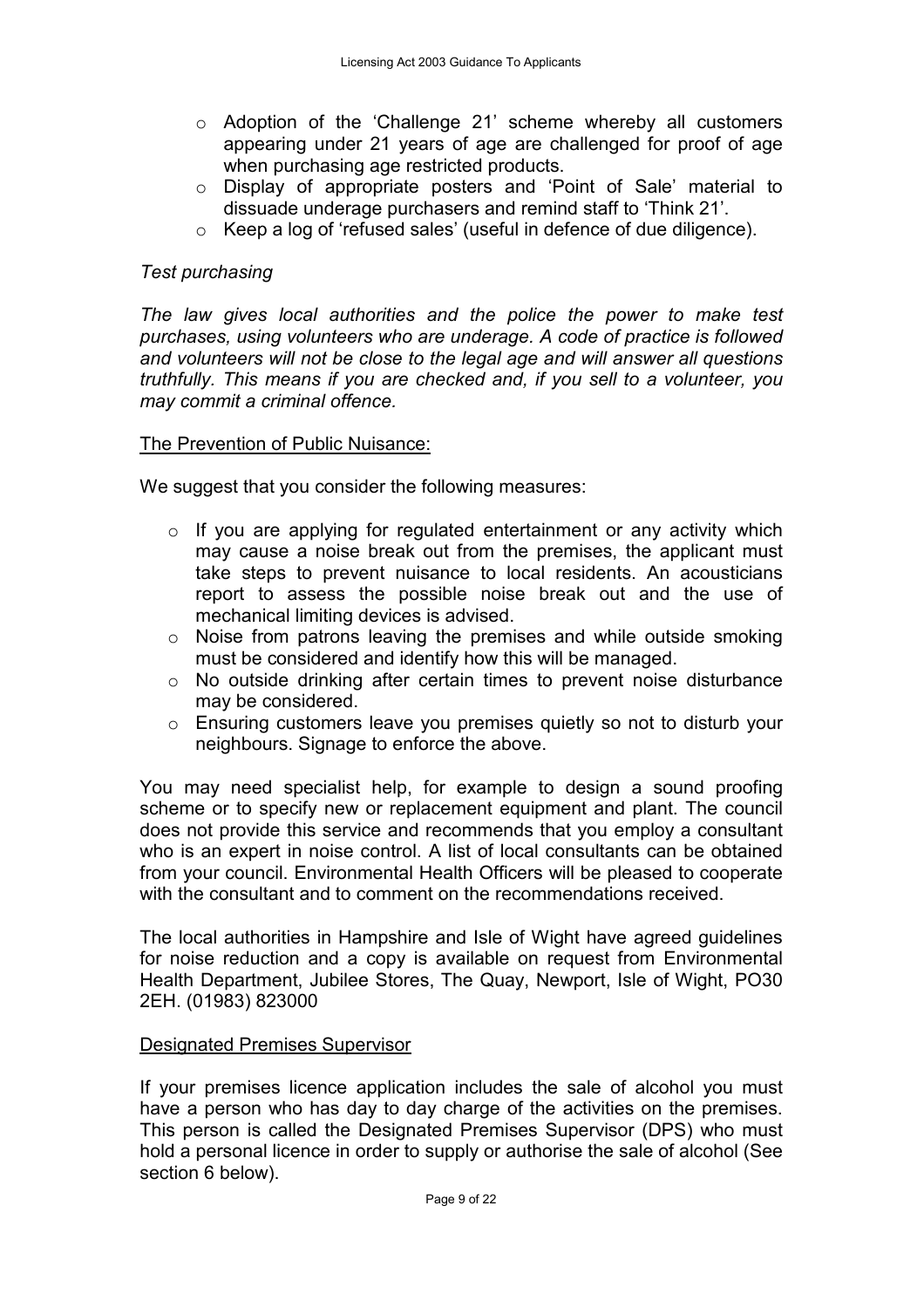The DPS must consent in writing to carrying out that function and the consent form must be submitted with the premises licence application form.

Once the application form has been correctly completed it should be sent with the relevant fee to the licensing authority. Copies of the application including the plan should be made and sent to each of the 'Responsible Authorities' listed at appendix 1.

New and variation applications are subject to a 28 day consultation period as part of the application process.

## Full Variation

A full variation application is necessary where an existing premises wishes to make changes to certain licensable activities, the operating schedule, conditions and/or substantially change the physical structure of the premises.

Once the application form to vary the premises licence has been correctly completed the original copy of the licence should also be sent to the licensing authority.

The application must also be publicised to allow public comments on the application.

- o A notice must be posted at or near the premises. The notice must be of A4 size or larger and be on pale blue paper. Print on the notice must be black and be of a size equal to or larger than font size 16. For premises over 50 sq m, notice must be placed at 50 metre intervals along the perimeter of any boundary adjoining the highway. The notice should contain the information as shown in the template at appendix 2.
- $\circ$  An additional notice must be placed in the local newspaper within the first 10 days of submitting the application. The wording must also be as above.

For each notice you must indicate when the 'closing date' is for applications. To ascertain this date add 29 days onto the date you submit the application to the licensing authority and the responsible authorities.

The application should include a comprehensive operating schedule in order to promote the licensing objectives as outlined above.

## Minor Variations

A minor variation application is possible where certain changes are to be made to licensable activities, the operating schedule, conditions and/or change slightly the physical structure or layout of the premises.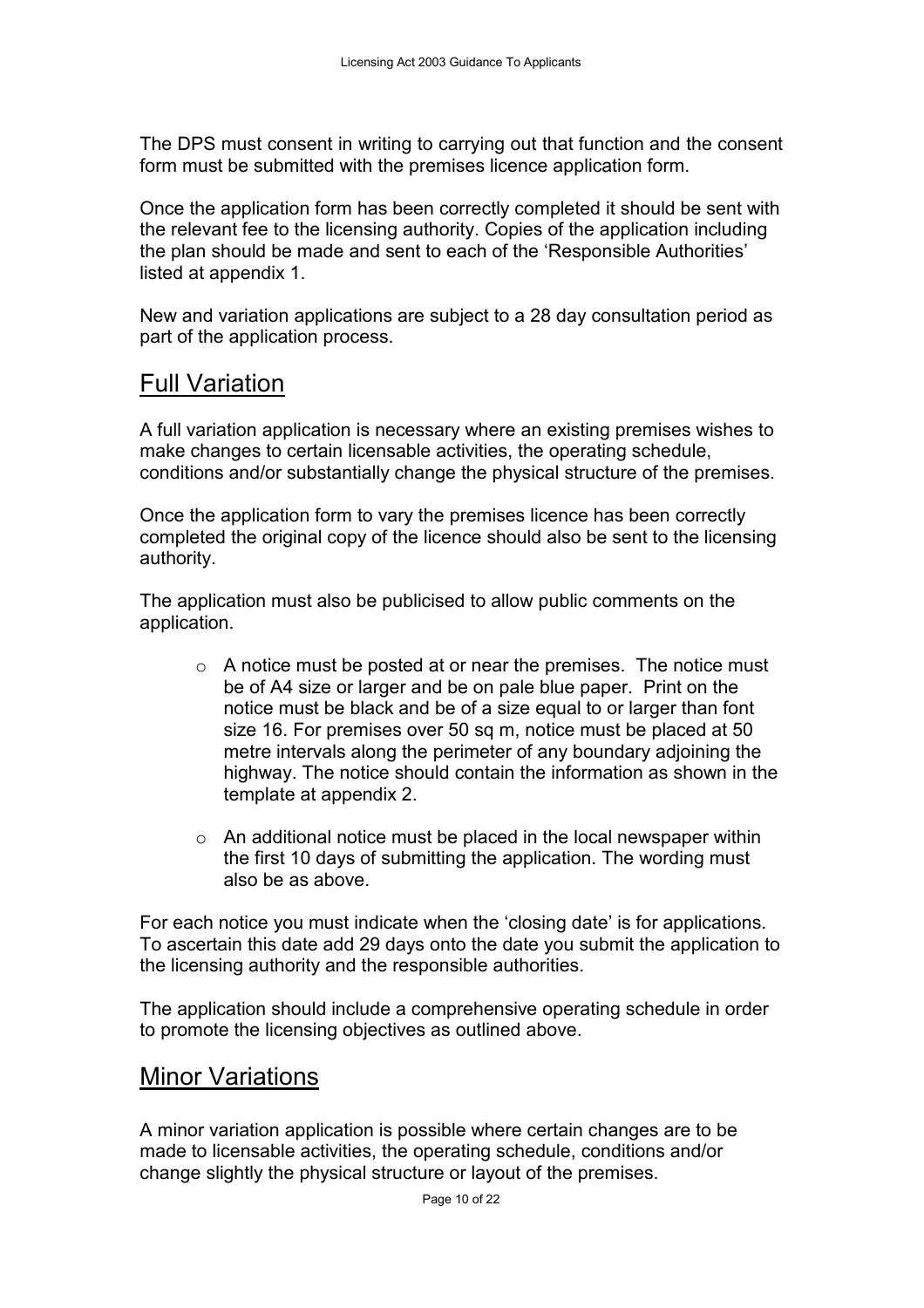If the applicant is of the opinion that the application in its submitted form would not have an adverse impact on the licensing objectives, a minor variation would be accepted.

Applicants are advised to contact the Licensing Section for advice if unsure whether to submit a minor variation or full variation.

Once an application has been accepted, officers will consult with relevant responsible authorities.

The application must also be publicised to allow public comments on the application.

o A notice must be posted at or near the premises. The notice must be of A4 size or larger and be on white paper. Print on the notice must be black and the heading must be in font size 32 or larger, and the rest of the text in font 16 or larger.

Notices must be displayed for 10 working days starting on the day after the application is submitted, and the final date inserted on the notice as the last day for comments.

Applicants may propose additional steps to promote the licensing objectives. If no such steps are proposed and any of the responsible authorities believe that the application, if granted, could undermine the licensing objectives, the authority MUST refuse the application and a full variation would need to be submitted. Applicants are therefore advised to contact relevant responsible authorities prior to submitting a minor variation application, to find out whether they would require any additional steps to be included in the application.

## Transfer of Premises Licence/Variation of DPS

A application to transfer an existing licence is applicable when the licence holder changes (such as the business changes ownership or a new manager is employed). The application must be submitted with a 'Consent to Transfer' form signed by the previous licence holder to give permission to transfer the premises licence to the new owner.

An application to vary the premises licence to specify an individual as the DPS is applicable when the DPS changes. The application must be submitted with a 'consent of DPS' form signed by the proposed DPS to give their permission to take on the role and responsibility of DPS.

If in the case of new ownership of the premises or change in management then the application may have immediate effect. This should be indicated by ticking the box on the application form, and the application will take immediate effect, however the Police still have 14 days to object to the application.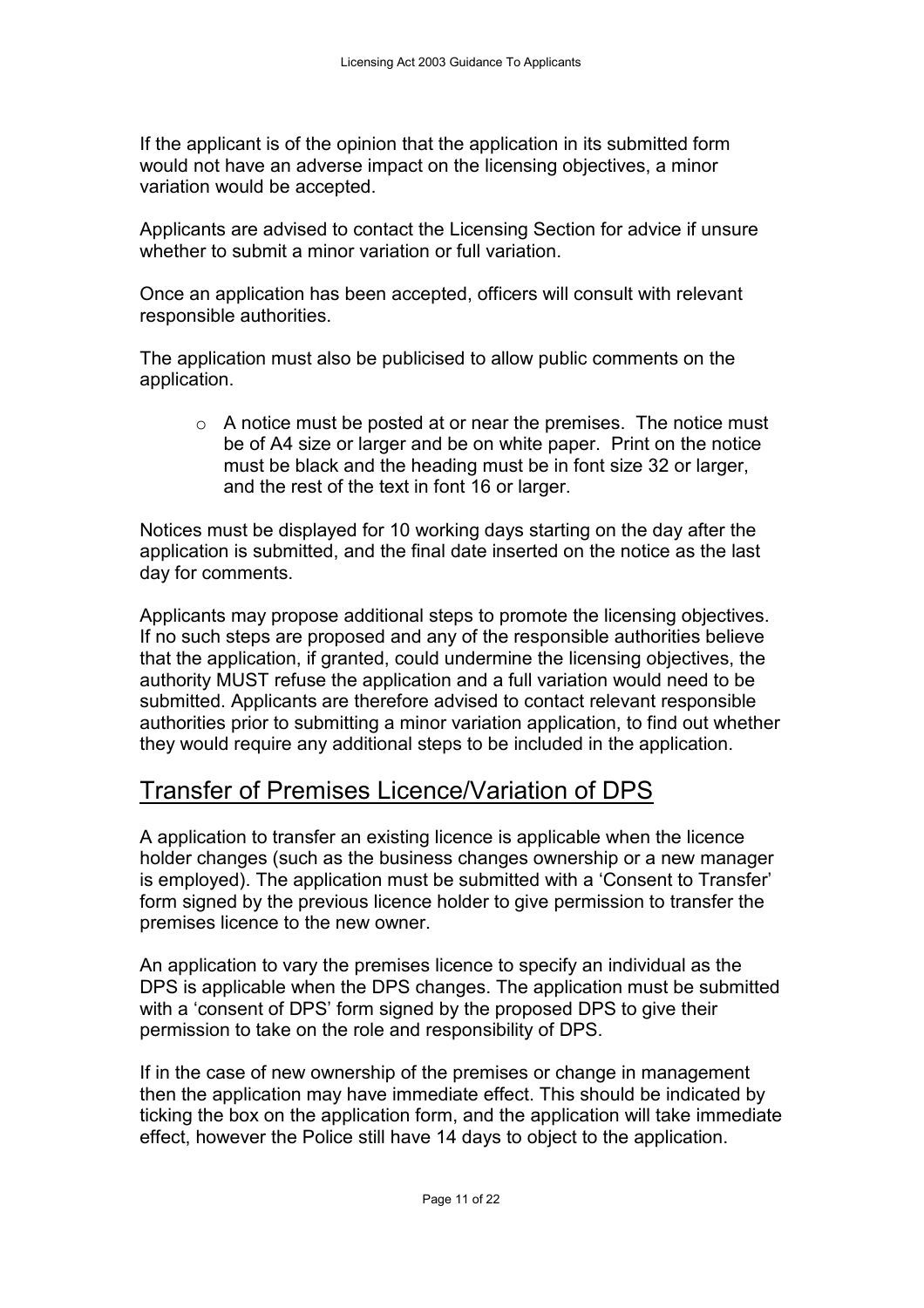The original copy of the forms must be submitted to the Licensing Authority and a copy sent to the Police Licensing Unit.

## 4. Club Premises Certificates

Clubs are organisations where members have joined together for particular social, sporting or political purposes and then combined to buy alcohol in bulk for its members. There are technically no sales of alcohol by retail by the club at such premises except to guests making a purchase.

The general conditions that a club must satisfy if it is to be a qualifying club in relation to qualifying club activities:

- o A person must be admitted to membership or be admitted, as candidate for membership, to any of the privileges of membership without an interval of at least two days between their nomination or application for membership and their admission.
- o Under the rules of the club persons becoming members without prior nomination or application may not be admitted to the privileges of membership without an interval of at least two days between their becoming members and their admission.
- o The club must be established and conducted in good faith as a club
- o The club must have at least 25 members.
- o Alcohol is not supplied, or intended to be supplied, to members on the premises otherwise than by or on behalf of the club.

Qualifying clubs have certain benefits. These include:

- o No need to have a Designated Premises Supervisor for the sale of alcohol.
- o More limited rights of entry for the police and authorised persons because the premises are considered private and not generally open to the public.
- o The club premises not being subject to police powers of instant closure on grounds of disorder and noise nuisance (except when being used under the authority of a temporary event notice or premises licence) because they operate under their codes of discipline and rules which are rigorously enforced.
- o The club is not subject to potential orders of the magistrate's court for the closure of all licensed premises in an area when disorder is happening or expected.

As well as their own members and guests, qualifying clubs are able to admit associate members and their guests (i.e. members and guests from another qualifying club) to the club premises when qualifying club activities are being carried on without compromising the use of their club premises certificate.

Club operating schedules prepared by clubs, as with those for premises licences, must include the steps the club intends to take to promote the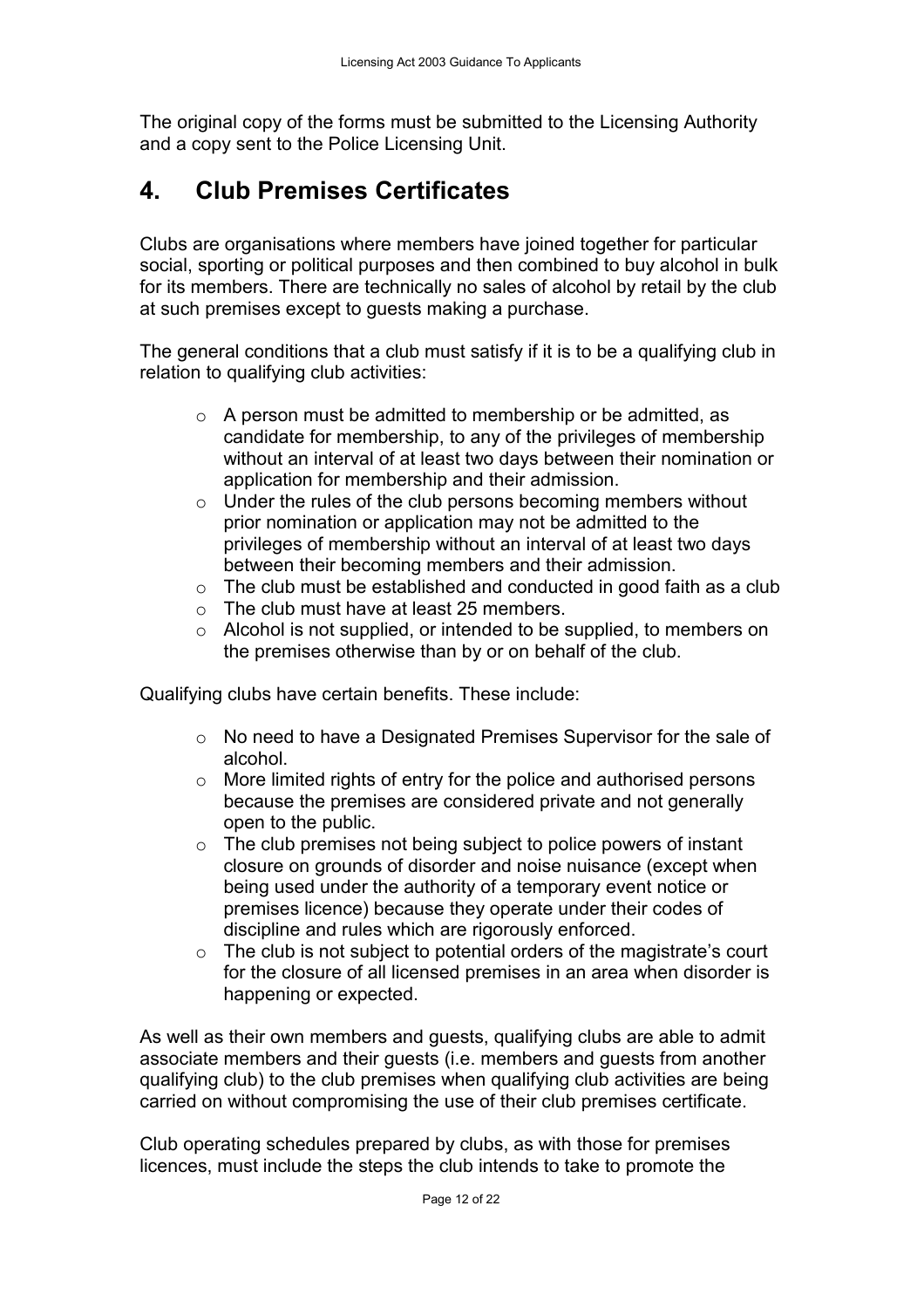licensing objectives and applicants should follow the guidance in section 3 above.

## 5. Temporary Event Notices

A Temporary Event Notice (TEN) authorises the sale or supply of alcohol, the provision of regulated entertainment or the provision of late night refreshment at premises which are not already authorised by a premises licence or club premises certificate. A TEN is suitable for all events including outdoor events where licensable activities are required for a short duration or one-off event.

The following limits apply:

- less than 500 people will be attending the event
- the event must last no longer than 168 hours
- the event must not be within 24 hours of another event at the same premises

A TEN is not an application but is a notice that is given by an individual who is known as the relevant premises user.

Any such person must;

- o Be over 18 years of age and,
- o Have held no more than 12 TEN's in the current calendar year at the same premises and if previous temporary events have been held and lasted more than one day, the total number of days for the calendar year must not exceed 21 days and,
- $\circ$  If a personal licence holder, have given no more than 50 TENs (10 of which Late TENs) in the current calendar year, or
- $\circ$  If not a personal licence holder, have given no more than 5 TENs (2) of which Late TENs) in the current calendar year.

#### Service of TENs

When considering service of notice the Isle of Wight Council applies the Civil Procedure Rules unless otherwise stated.

Where a document is delivered by hand or by left at a permitted address, the document is deemed to have been served a day after it was delivered or left.

If a document is served personally after 5pm on a business day or on Saturday, Sunday or bank holiday, for the purposes of calculating any period of time after service the TEN will be deemed to have been served on the next working day.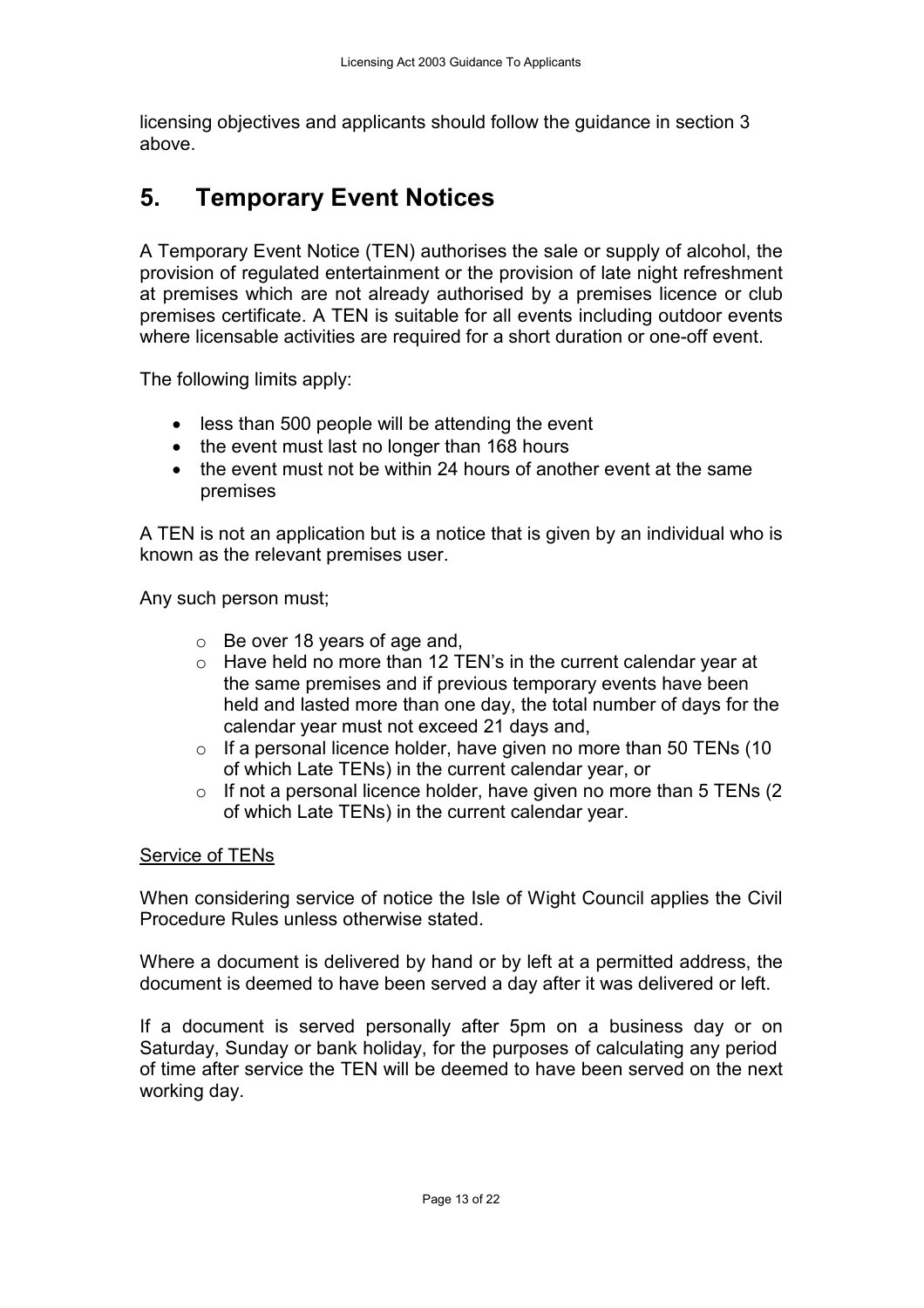#### Examples:

| Day of delivery                                         | <b>Application deemed to</b><br>be received on | First day of the 10<br>day notice period       |
|---------------------------------------------------------|------------------------------------------------|------------------------------------------------|
| Friday after 5pm                                        | Monday                                         | Tuesday                                        |
| Saturday                                                | Monday                                         | Tuesday                                        |
| Sunday                                                  | Monday                                         | Tuesday                                        |
| Public holiday or bank   Next business day<br>holiday   |                                                | $2^{nd}$ business day after<br>delivery        |
| After 5pm on a normal Next business day<br>business day |                                                | $\sqrt{2^{nd}}$ business day after<br>delivery |

The TEN must be served on Isle of Wight Council either online at www.iwight.com/licensing or at the following address:

Licensing Team Jubilee Stores The Quay **Newport** Isle of Wight PO30 2EH TEL: (01983) 823159

The TEN must be accompanied by the prescribed fee.

The current fee for a Temporary Event Notice can be obtained by telephoning the Council's Licensing Team (01983 823159) or by visiting www.iwight.com/home/fees.asp.

The TEN will only be accepted by the authority once the fee has been paid. Once a notice is accepted, the ten working days notice will commence on the next business day as outlined above.

A copy of the TEN must also be given to Environmental Health. The proper address for service is Environmental Health, Jubilee Stores, The Quay, Newport, IW, PO30 2EH and the envelope should be marked "Temporary Event Notice – EH Copy". Please note when serving your TEN, the above timescales will apply.

A copy of the TEN must also be given to Hampshire Constabulary. The proper address for service is The Chief Officer of Police, Police Station, High Street, Newport, Isle of Wight, PO30 1SZ and the envelope should be marked "Temporary Event Notice". Please note when serving the Police with your TEN, the above will apply.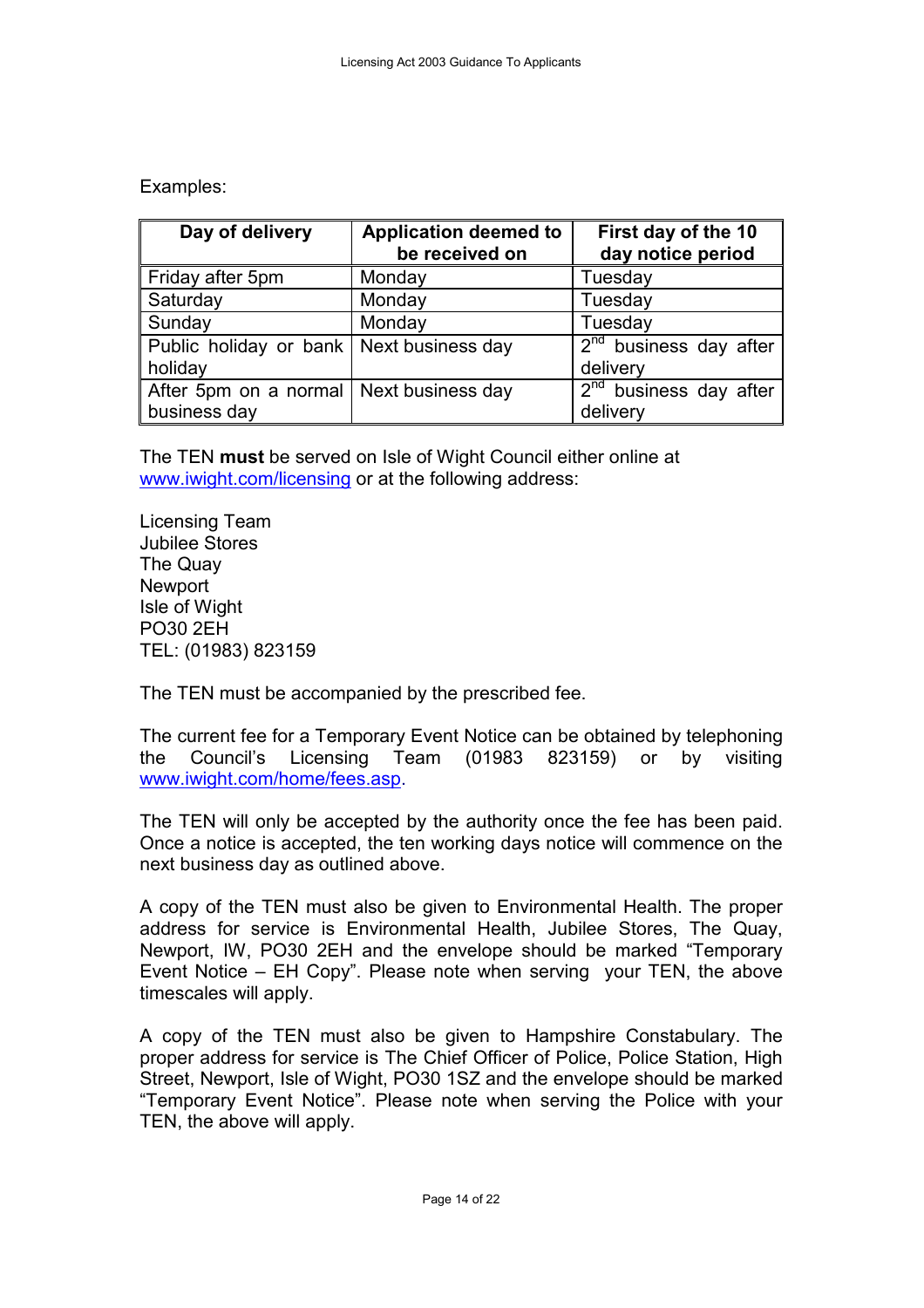Hampshire Constabulary will also accept service of the TEN on the working days shown below either personally or by post at the following address:

The Police Licensing Unit, Newport Police Station, High Street, Newport, Isle of Wight, PO30 1SZ

| Monday to Saturday | 09:00 am until 18:00pm |
|--------------------|------------------------|
| Sunday             | 09:30 am until 18:00pm |

The police will not accept a copy of the TEN by email or fax or at any other address.

Please note that if a TEN is served by electronic means, the local authority will serve the police and environmental health with a copy.

#### 'Standard' TEN

The person giving the TEN must normally serve the notice within a minimum of 10 CLEAR working days, this being ten working days exclusive of the day on which the event is to start, and exclusive of the day on which the notice is given.

#### 'Late' TEN

If less than 10 working days' notice, but more than 5 working days' notice is given, it will be treated as a Late TEN.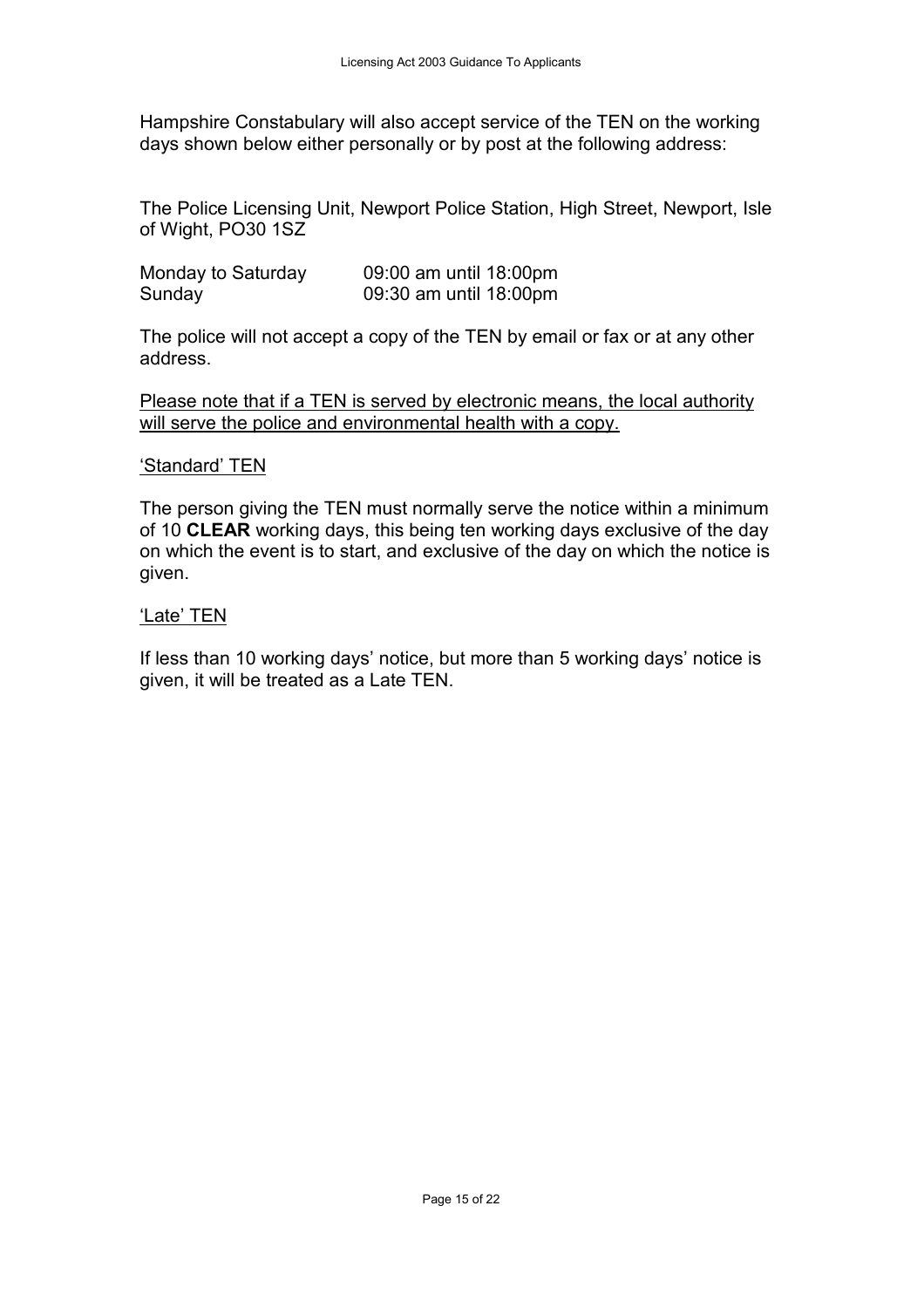## 6. Reviews

Anyone affected by the grant of a licence can apply for a review of the licence at any time.

Any application for review of a licence MUST relate to one or more of the licensing objectives. If the application does not relate to the licensing objectives the local authority will reject the application as being 'not relevant'.

Persons who believe they are affected by the grant of a licence should first consider whether their concerns could be effectively dealt with outside of the formal review process. Such steps could include:

- Talking with the licence or certificate holder to establish whether there are any steps they may be willing to take to rectify the situation.
- Asking the Licensing Department to talk to the licence holder on your behalf.
- Ask your local MP or Councillor to speak to the licence holder on your behalf.
- Talking to the relevant "responsible authority" (e.g. Environmental Health in relation to noise nuisance or the Police in relation to crime and disorder) to establish whether there is other action that can be taken to resolve the problem.

Further advice on applying for a review of the licence and the procedure to be followed is available by contacting the Licensing Team on (01983) 823159

## 7. Fees

The current fees for all applications under the Licensing Act 2003 can be obtained by telephoning the council's Licensing Team (01983 823159) or by visiting www.iwight.com/home/fees.asp.

Payment can be made by cash, credit/debit card or cheque made payable to Isle of Wight Council.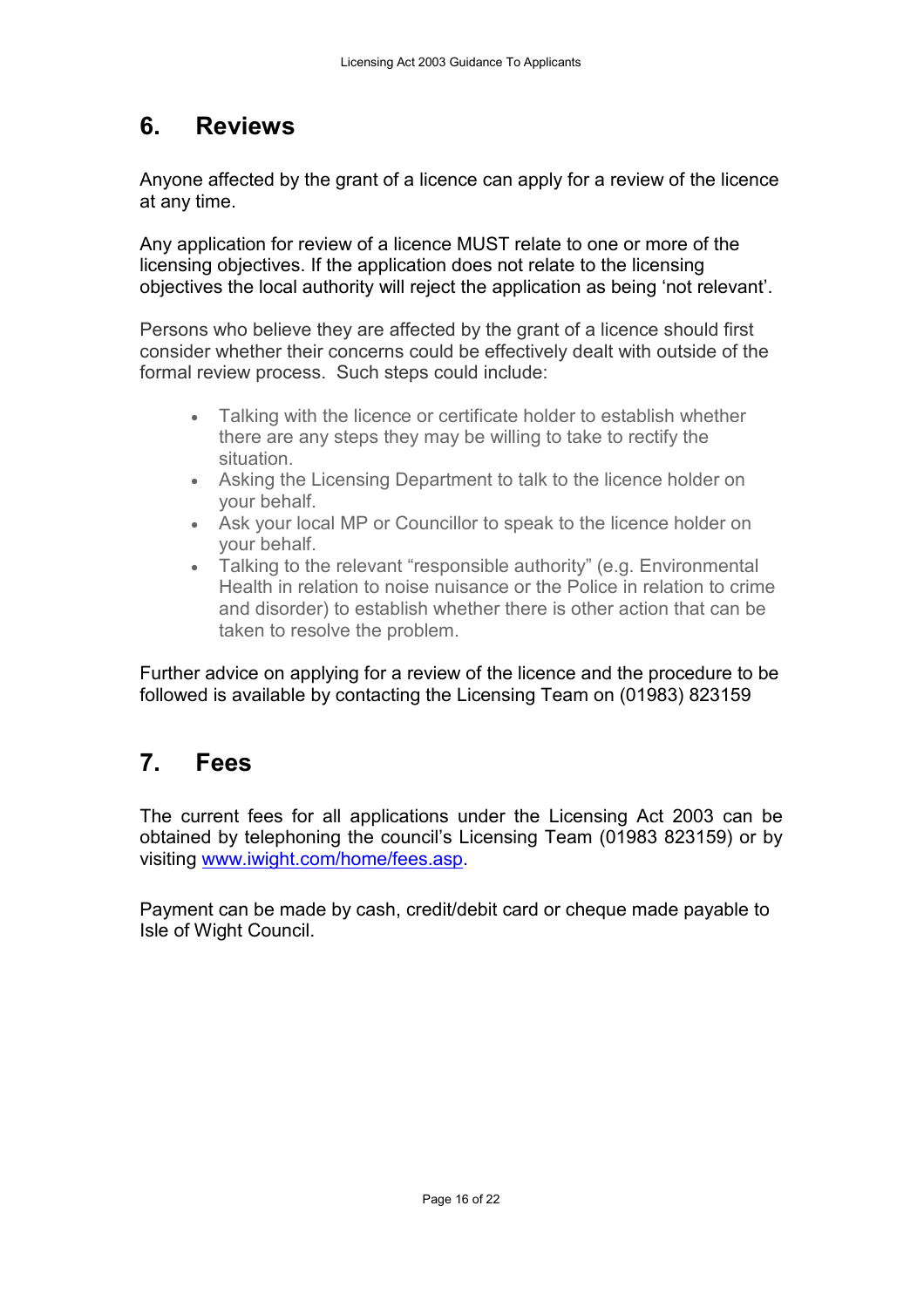## 8. Personal Licences

A personal licence authorises an individual to supply alcohol or authorise the supply of alcohol in accordance with a premises licence.

A designated premises supervisor must hold a valid personal licence.

When applying for a personal licence the applicant must:

- o Be aged 18 years or over.
- o Possess a relevant licensing qualification.
- o Submit an up to date (less than 28 days since issue) criminal record disclosure certificate.
- o Submit the relevant fee.

A completed Disclosure of Convictions form must also accompany the application.

Applications for a criminal record disclosure certificate may be submitted online at www.disclosurescotland.co.uk or by post to:

Disclosure Scotland, P.O.Box 250, Glasgow, G51 1YU

## Licensing Qualifications

Details of licensing qualification providers are available from the Home Office:

www.homeoffice.gov.uk/publications/alcohol-drugs/alcohol/alcohollicensing/personal-licence-providers?view=Binary

The following provide accredited licensing qualifications on the Isle of Wight;

Isle of Wight College, Medina Way, Newport, Isle of Wight, PO30 5TA

Tel: 01983 526631, Fax: 01983 521707, Email: info@iwcollege.ac.uk

Smart Training, Smart House, Castlehold Lane, Newport, Isle of Wight, PO30 1AJ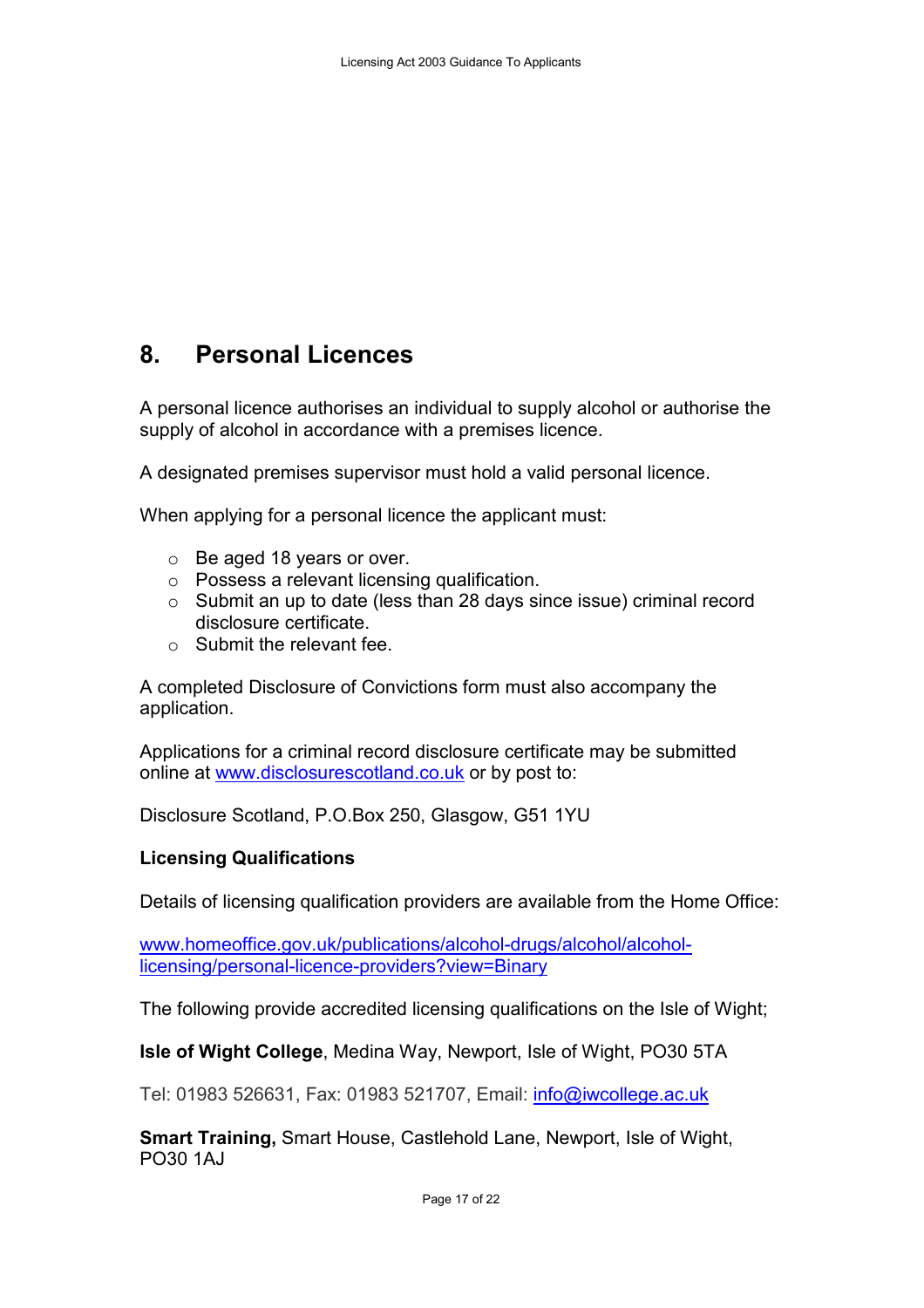Tel: 01983 530440, Fax: 01983 530290, Email: info@smarttar.co.uk

Once the personal licence has been issued the personal licence holder has a legal duty to:

- $\circ$  If charged with an offence, notify the court at first hearing that they are a personal licence holder.
- o Notify the council of any relevant convictions.
- o Notify the council of change of address.
- o Produce the personal licence as and when required.

## 9. Determining Applications

## New Licence Applications and Full Variations to Existing Licences

Applications for a premises licence, club premises certificate and full variations to either are subject to a 28 day consultation period during which representations or comments can be made regarding the application from responsible authorities and other persons who may be affected.

The licensing authority will assess all representations received to ensure that they are relevant and not frivolous, vexatious or repetitive.

During the consultation stage if relevant representations are received by the licensing authority then negotiation will take place with an aim to satisfy all parties. If agreement cannot be reached the decision to grant or refuse the licence is made by the Isle of Wight Council's Licensing Sub-Committee within 20 working days of the end of the consultation period.

The sub-committee will hear evidence from all relevant parties to the application and decide whether or not to grant the licence. The committee can modify the application or impose additional conditions to ensure that the licensing objectives are sufficiently promoted. All parties have a right of appeal to the magistrates' court against the decision of the sub-committee.

Should an application not receive any comments during the consultation period, the licence will be granted at the end of the 28 days as per the application.

The details from the operating schedule become conditions of the licence. It is a criminal offence under the Act to breach any of these conditions.

The licence is also subject to mandatory conditions specified by the Act.

#### Minor Variations

Applications for a minor variation are subject to a 10 working day consultation period during which representations can be made.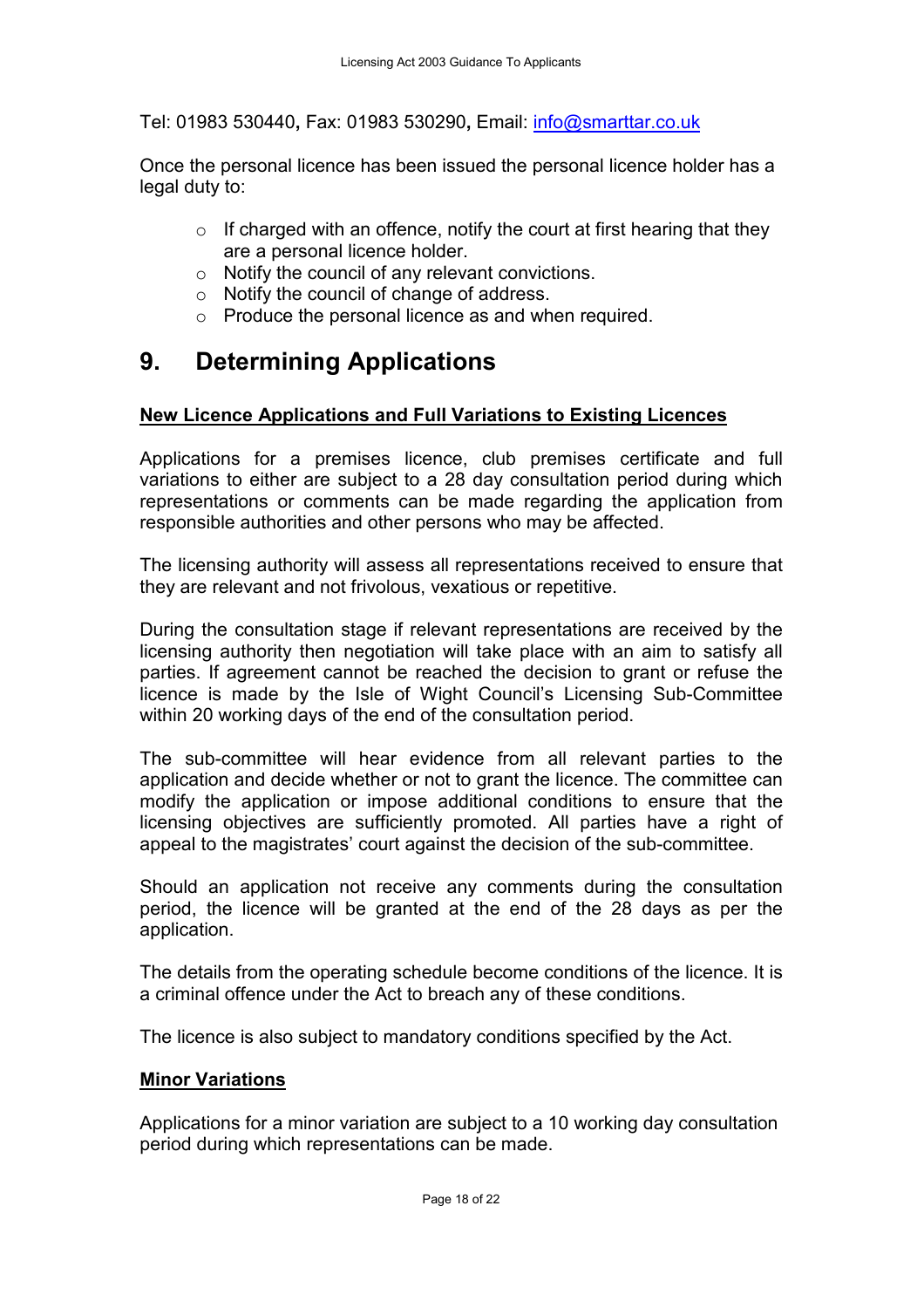The licensing authority has a further 5 working days after the end of the consultation period in which to determine the application.

The licensing authority will assess all representations received. If the licensing authority believes that the licensing objectives could be undermined, the application will be refused and a full variation will need to be submitted.

If the licensing authority believes that the licensing objectives will not be undermined, the variation will be granted. Where any additional steps have been proposed, they will be attached to the licence as conditions.

#### Standard TEN

Where the Police and/or Environmental Health are satisfied that allowing the premises to be used in accordance with the TEN would undermine the licensing objectives, they must give an objection notice to the licensing authority and the premises user.

The licensing authority must then hold a hearing to consider the objection notice unless the premises user, the chief officer of police and the authority agree that a hearing is unnecessary.

The Licensing Sub-Committee may decide to permit the event, and in the case of premises which already has a premises licence with conditions attached, may decide to attach any or all of the conditions to the TEN as may be recommended by the Police or Environmental Health, or they may refuse to permit the TEN.

#### Late TEN

Where the Police and/or Environmental Health are satisfied that allowing the premises to be used in accordance with the TEN would undermine the licensing objectives, they must give an objection notice to the licensing authority and the premises user.

In the case of a Late TEN where an objection is received, the event will not be permitted to take place, and there is no right to a hearing.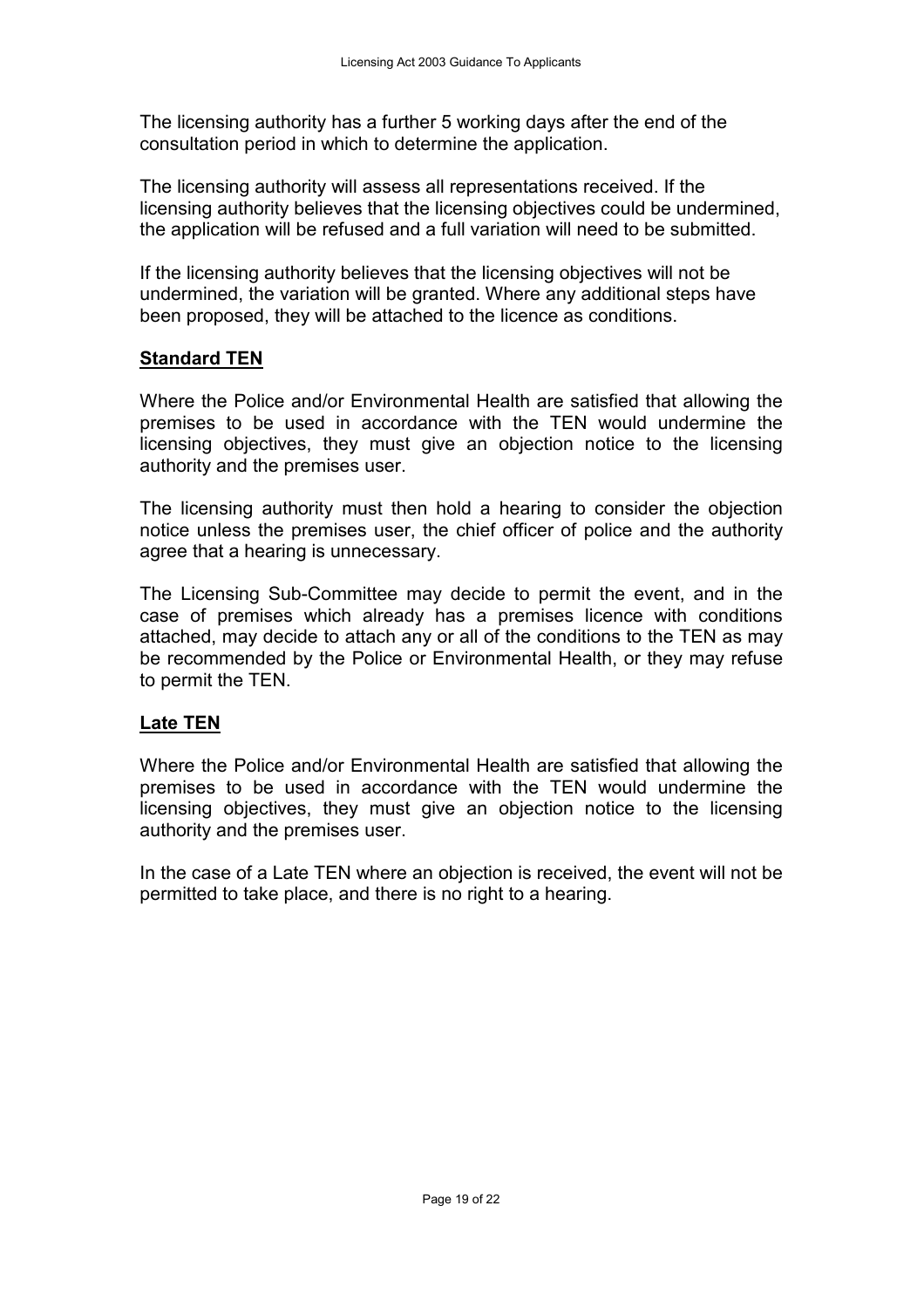## Appendix 1: Contact Details

#### **Licensing Authority**

Licensing Team Jubilee Stores The Quay Newport Isle of Wight PO30 2EH

Tel: (01983) 823159 Fax: (01983) 823158 e-mail: licensing@iow.gov.uk

#### Responsible Authorities

| <b>Police Licensing Unit:</b> | Newport Police Station, High Street, Newport, Isle of<br>Wight, PO30 1SZ                                          |
|-------------------------------|-------------------------------------------------------------------------------------------------------------------|
| <b>Environmental Health:</b>  | Jubilee Stores, The Quay, Newport, Isle of Wight, PO30<br>2EH                                                     |
| <b>Trading Standards:</b>     | Jubilee Stores, The Quay, Newport, Isle of Wight, PO30<br>2EH                                                     |
| Fire Authority:               | Technical Fire Safety Officer, Isle of Wight Fire and<br>Rescue Service, South Street, Newport, Isle of Wight     |
| Planning:                     | The Development Control Officer, Planning, Seaclose,<br>Fairlee Road, Newport, Isle of Wight, PO30 2QS            |
| <b>Children's Services:</b>   | Head of Commissioning – County Hall, High Street,<br>Newport, Isle of Wight, PO30 1UD                             |
| NHS:                          | Head of Isle of Wight Ambulance Service,<br>Ambulance HQ, St Mary's Hospital, Newport, Isle<br>of Wight, PO30 5TG |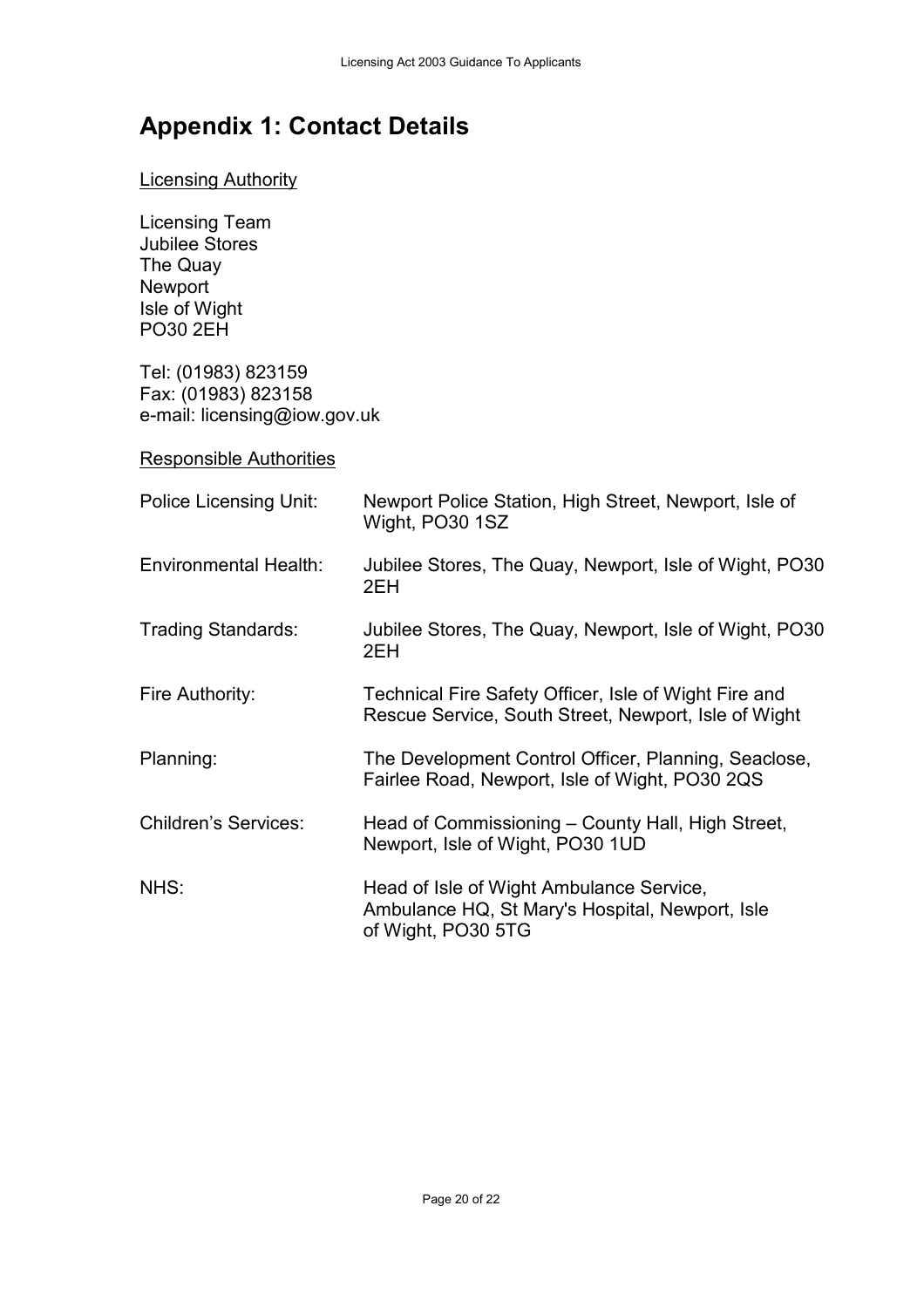## Appendix 2: Advertisement Template

LICENSING ACT 2003

An application for a PREMISES LICENCE/CLUB PREMISES CERTIFICATE\* has been submitted by \*\*NAME OF APPLICANT OR CLUB for premises at \*\* **ADDRESS OF PREMISES** to carry on the following licensable activities:

| Insert activity here       | Insert days here | <b>Insert Times here</b>                                   |
|----------------------------|------------------|------------------------------------------------------------|
| **Example                  |                  |                                                            |
| Supply of alcohol          | Mon-Sun          | $10:30 - 23:59$ hours                                      |
| Live and Recorded<br>Music | Fri-Sun          | $12:00 - 23:59$ hours                                      |
| Non-standard Timings       |                  | To extend the<br>above hours by 1<br>hour on Bank Holidays |

Members of the Public may inspect copies of the application, plan and other documents submitted between 8:30 am to 5:00pm Monday to Thursday and 8:30 am to 4:30 pm Fridays at:

> Isle of Wight Council Licensing Section Jubilee Stores The Quay **Newport** Isle of Wight PO30 2EH www.iwight.com/licensing

Any person who may be affected by the grant of the licence, wishing to make representations regarding this application should do so in writing, sending all correspondence to the above address by \*\*ADD 29 DAYS TO THE DATE YOU SUBMIT THE APPLICATION AND INSERT THAT DATE HERE. Failure to meet this deadline may jeopardise the chance of your comments being taken into account.

It is an offence to knowingly or recklessly to make a false statement in connection with an application and the maximum fine for which a person is liable on summary conviction is £5000.

\*delete as appropriate \*\*enter details as appropriate